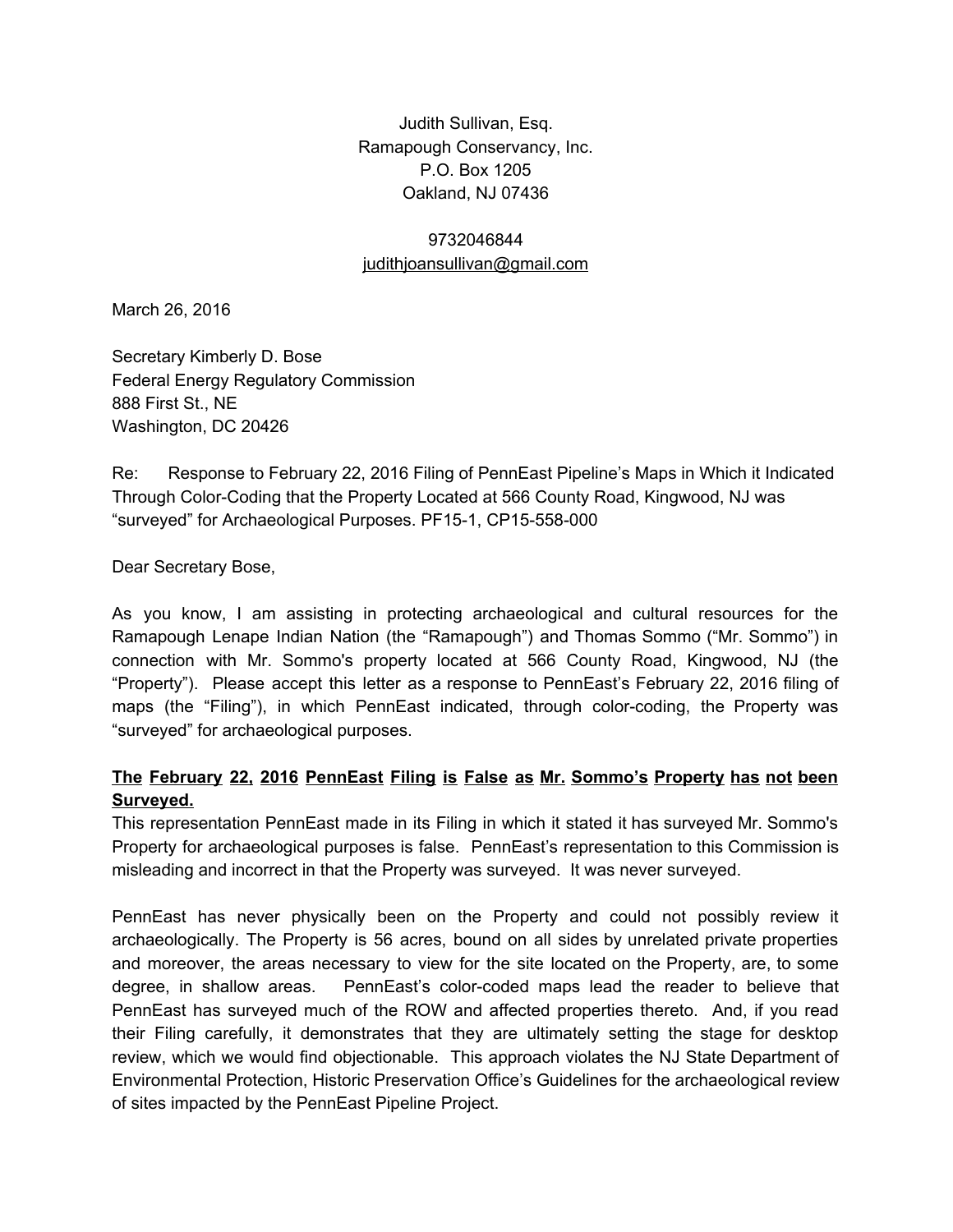# **The New Jersey State Office of Historic Preservation Requires Field Surveys of Archaeological Sites.**

The New Jersey State Office of Historic Preservation defines the survey recommended for prehistoric and rural settings to include a field inspection. http://www.nj.gov/dep/hpo/1identify/arkeoguide1.htm#2.0

The State Historic Preservation's guidelines set out in great detail the types of information which should be gained in such a field inspection. PennEast is well-aware the Property contains a historic site important to the Ramapough and Mr. Sommo. The Property's site is also listed at the NJ State Historic Preservation Office.

#### **PennEast continues to exclude the Ramapough as a Consulting Party in this Permitting Process and Thus we are Unable to Engage in a Phase I Survey for the Property.**

Indeed, it will likely be Mr. Sommo's position that a Phase II survey be made of his property as soon as we receive the long-sought after first round of work done by PennEast in the area of archaeology so far. As you know, PennEast refused to give us this material, even though we are supposed to be participating in this project as a consulting party. The New Jersey State Office of Historic Preservation, however, has sent us the material and we hope to receive it any day now. We maintain it is a violation of the FERC permitting process to deny both Mr. Sommo and the Ramapough of this necessary information.

# **The FERC has already recognized the Ramapough as a Consulting Party in two recent FERC regulated projects.**

The FERC has already recognized the Ramapough as consulting parties in two recent FERC regulated projects. Previously, you may recall, the Ramapough formally participated in the permitting process for the Kinder Morgan line project in New Jersey (CP11-56 and CP11-161) and in the Spectra Energy permitting process for its nearby line in New Jersey (PF13-16 and PF1496) as well. In both of those projects, which were upgrades, the pipeline company was required to complete Phase I and Phase II reviews of archaeological sites. The Ramapough were active in those discussions, given information readily, invited to and chaired numerous meetings and conference calls relative to those projects.

# **The Ramapough Objects to Anecdotal Information it has Discerned in Other Filings by Penn East (January 13, 2016 Filing) that there are only Two Eligible Sites for National Registry in 36 miles of NJ proposed pipeline ROW.**

In stark contrast is this project by PennEast. We never receive any information, we are constantly scrambling to read through 300-700 pages of publicly filed documents in an effort to locate information important to Mr. Sommo and the Ramapough (typically filed late on a Friday night)(and scanned as non-searchable documents) and we are downright refused archaeological survey work documents. To make things worse, we see that other tribes have been given information, like Phase I reports. Please see PennEast's January 13, 2016 filing at page 488. (Incidentally, this filing reflects correspondence I sent to FERC making the same complaints I make now of lack of access. See page 488.) Not only is the Ramapough being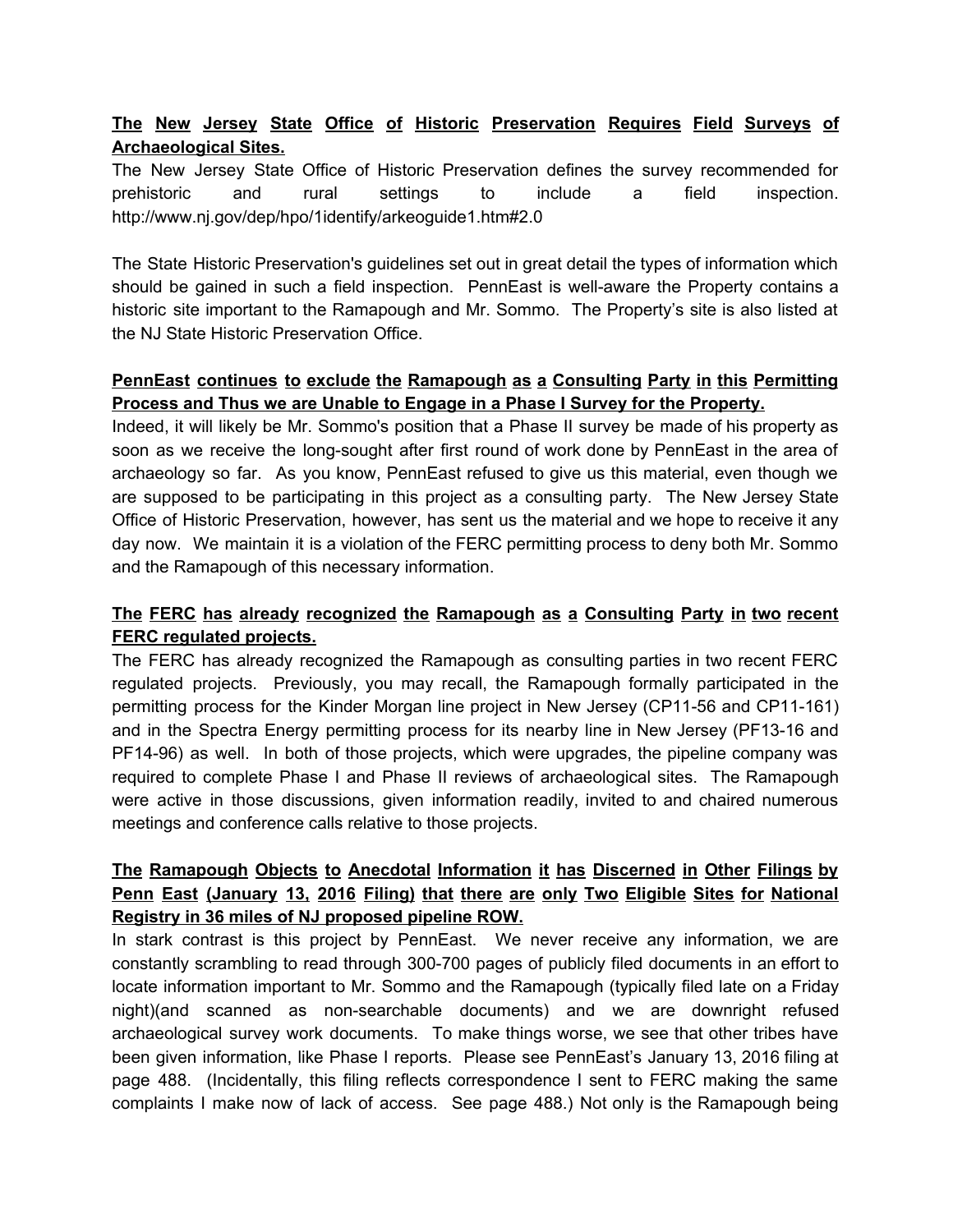ignored in this project and not sent documents to review, it seems now they will have to contend with fighting a "desktop" review of their ancient sites. Shockingly, we see that PennEast takes the position that out of the 36 miles of the proposed project in NJ, there are only two archaeological sites eligible for listing in the National Register of Historic Places and therefore, we assume, avoided.

#### **Field Surveys, Testing and Other OnSite Review are Required for Archaeological Evaluation of Mr. Sommo's Property.**

The **archaeological** guidelines on line at the NJSHPO require PennEast to do a Phase I. In fact, we wish PennEast to contact us so we can agree on mutually agreeable terms to access Mr. Sommo's Property to conduct such a survey. We have retained our own consulting archaeologist to supervise this access and assist us in this endeavor.

#### The New Jersey Guidelines provide:

A Phase I survey is usually recommended if there is high potential for the presence of archaeological historic properties within the APE. Such potential exists when

(1) archaeological sites have been documented in the project locality, or (2) landforms or topographic settings within the APE are assessed as likely places for the occurrence of undocumented sites based on similarities to known site locations elsewhere.

And, there are even several recommendations with respect to the nature and extent of testing for prehistoric sites at the NJSHPO website:

In most situations, a combination of surface inspection and subsurface testing is the most effective and efficient way to locate sites. The relative level of effort expended on each technique will depend on a variety of factors. The selection of surface investigation methods (e.g., systematically spaced transacts, intensive inspection of sample quadrants) should be tailored to the characteristics of the APE (see Chartkoff 1978, Lovis 1976). Controlled surface collection from small-sized grid units typically generates more data potential than is necessary for a Phase I survey, and is, therefore, usually more appropriate to later phases of investigation. However, the degree of provenience control should be sufficient to provide preliminary indications of intrasite variation.

In contexts where it can be demonstrated that all Holocene sediments are contained within a plow zone, surface inspection supplemented by broad interval subsurface testing is recommended to identify sites, provided that rainfall subsequent to plowing has been sufficient to wash obscuring sediments from exposed artifacts and that the ground surface visibility is at least 50%. Cultivated fields may be plowed or disced to eliminate ground cover, as long as the plowing does not extend deeper than previous disturbance. The absence of potentially artifact bearing deposits below the depth of plowing should be adequately documented by subsurface probing, especially within the limits of identified sites.

In unplowed areas and in areas where plowing has not penetrated the full depth of intact Holocene sediments, subsurface probing is called for. In situations where cultural deposits may be deeply buried, techniques should be employed to ensure safe and efficient examination of all potentially artifact bearing strata. These may include the use of bucket augers with extendable handles, test excavation units, mechanical coring, and backhoe trenches (see Stein 1986). Special techniques may also be necessary to examine wetland and submerged areas likely to contain sites.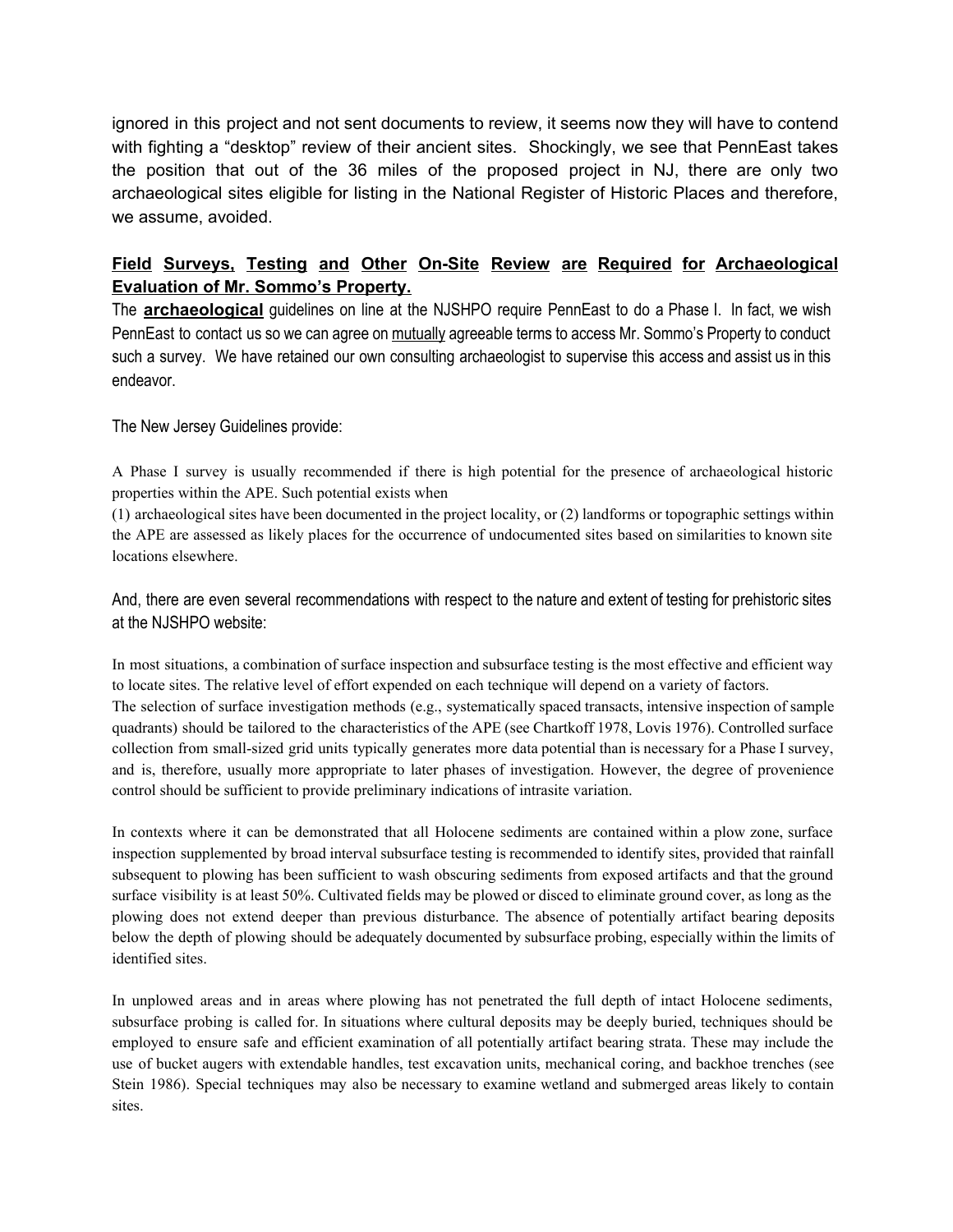The design of a sampling strategy depends on the expected characteristics of the target population (see Kintigh 1988, LeeDecker 1984). Three of the most important variables are site size, site distribution, and intrasite artifact density (i.e., number of artifacts per unit area or volume). Other things being equal, these variables determine whether sampling locations will intersect artifacts and thus reveal the presence of a site. In some areas, systematic non-exclusive surveys have been conducted that provide at least preliminary data regarding these variables (e.g., Ranere and Hansell 1984). However, in most of New Jersey, such studies have not been undertaken. Therefore, estimates of these variables should be made by extrapolating from data presented in sources examined during background investigations.

With regard to site size, there is a correlation between the size of the sampling interval and the minimum size of the site likely to be discovered. Any systematic sampling scheme (i.e., placement of sampling locations at fixed intervals) will encounter only a fraction of sites whose minimum dimensions are smaller than the sampling interval. Therefore, the known or estimated size structure of the site population should be taken into account when selecting a sampling interval. The rationale for this selection should be presented in the report. The inevitable bias of systematic sampling against smaller sites may be partly offset by the addition of extra tests placed according to random or judgemental criteria, or both. A totally random sampling scheme would overcome the size bias, but could leave some areas entirely unexamined.

The square grid frequently used in Phase I surveys does not actually produce a lattice of equally-spaced sampling locations, because the diagonally opposed points are actually farther apart than those "in line." Therefore, sites with maximum horizontal dimensions equal to or slightly larger than the nominal grid interval could be missed. Alternate arrangements of tests can lessen this possibility (see Kintigh 1988).

Intrasite artifact density and distribution also affect the probability that a site will be discovered even if a sampling point falls within a site's boundaries (see Lynch 1980, Stone 1981). If the site location model indicates that there may be sites with low artifact densities within the APE, then field procedures should be designed accordingly. One way of doing this is to increase the number of sampling points (i.e., more tests); the other is to increase the size of probes.

As a corollary to the above, low density sites may first appear as single artifacts in isolated probes. Additional investigation, in the form of more and/or larger probes in the vicinity of such "isolated finds," should be undertaken in order to establish whether they are indeed parts of sites or truly isolated artifacts.

In closing, it is inexplicable why you would permit PennEast to continue this process of exclusion of both Mr. Sommo and the Ramapough in a meaningful consulting process. It is foreign to me why an adjudicatory body would accept misleading filings such as the color-coded maps referenced above. As such, this process is fundamentally flawed and we maintain any permit that results is void.

Respectfully,

Judith Sallwan

Judith Sullivan